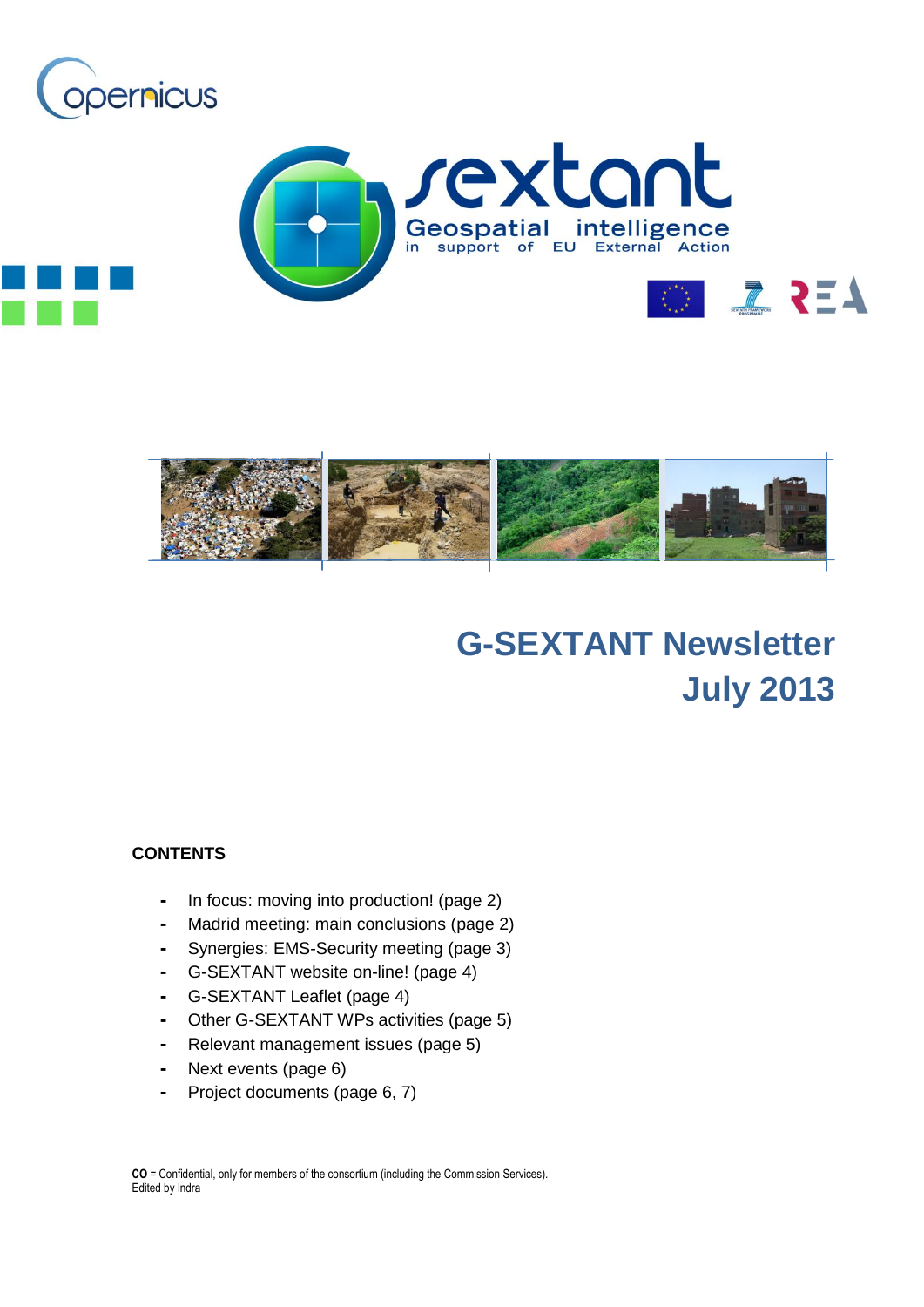

# **IN FOCUS: MOVING INTO PRODUCTION!**



*G-SEXTANT 1st production cycle*

**After the meeting celebrated at Indra premises (Madrid) on 19th - 20th June 2013 and having the ethical approval process completed, the G-SEXTANT Consortium is into the 1st Production Cycle!**

The first version of deliverable **D510.3** (*Yearly production plan v1*), coordinated by DLR, was successfully submitted, thanks to the support and contribution of all partners involved. Scenario and subscenario leaders were defining in detail the products in order to describe them accurately. **WP400 Technology enhancement and production** related activities continuing supporting production activities as well as image order procedure.

# **MADRID MEETING: MAIN CONCLUSIONS**

- **1 st Production Cycle.** Relevant examples of products are needed to be ready to presents to users before 23rd October (*Copernicus Emergency Service Workshop*). Production plan details have been analyzed and are presented in *D510.3 Yearly Production Plan*.
- **User coordination** process has been implemented
- **Site selection** has been carried out based on user's requirements (e.g. illicit crops scenario) and partner's experience.
- Identify features (information) with **potential sensitivity** (Producer/EUSC/Ethics Advisory Board). **Verification** and **validation** procedures have been discussed.
- **Active participation in synergies** between EMS and G-SEXTANT/G-NEXT.
- Possibility to **re-use products/images from previous projects** (such as G-MOSAIC, SAFER).



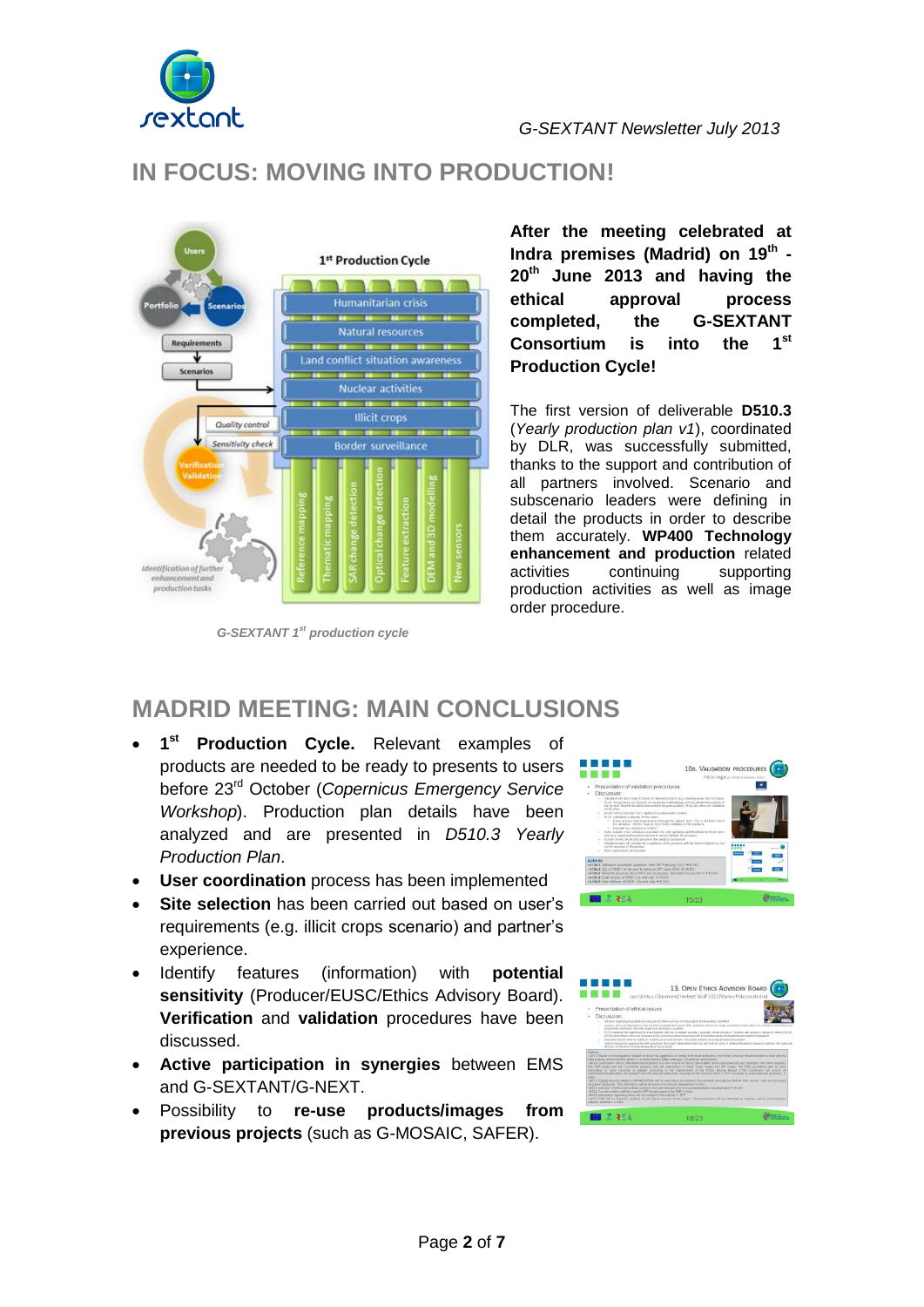

# **SYNERGIES: EMS-SECURITY MEETING**

**by Alessandra Ussorio** 

### **Meeting in Brussels on 5th July 2013**

The meeting was held in the context of the discussion with the EC in the frame of the SEA-WG, G-NEXT and G-SEXTANT projects for the identification of synergies between the Copernicus pre-operational *Services for Security Applications* and the *GIO Emergency Management Service* (GIO EMS).



Specifically, the analysis of the G-SEXTANT portfolio was based on two considerations:

- 1. G-SEXTANT is mainly oriented to the development of new products or tools and methods for technological enhancement, through R&D using existing products (e.g. automated enumeration of dwellings).
- 2. The only scenario whose products or context could be identified as potentially overlapping with the GIO EMS context is the Humanitarian Crisis scenario.



Concerning the Humanitarian Crisis scenario, the main conclusion was that a potential overlap could happen between EMS and Security projects. But there might be specific cases where GIO EMS cannot provide its service due to security issues, and therefore could be diverted to the security projects, such as G-SEXTANT or G-NEXT.

The sensitivity of the information produced needs to be taken into account if the context will require it; such as the case of the products of on-going conflict situations. Therefore the products will be kept in G-SEXTANT portfolio (renaming is proposed) highlighting in the description the strong analytical component.

Finally, the results of the G-SEXTANT project in the Humanitarian Crisis scenario were recognized as potentially equally applicable to both G-NEXT (and future operational Services in support to External Action) and GIO EMS.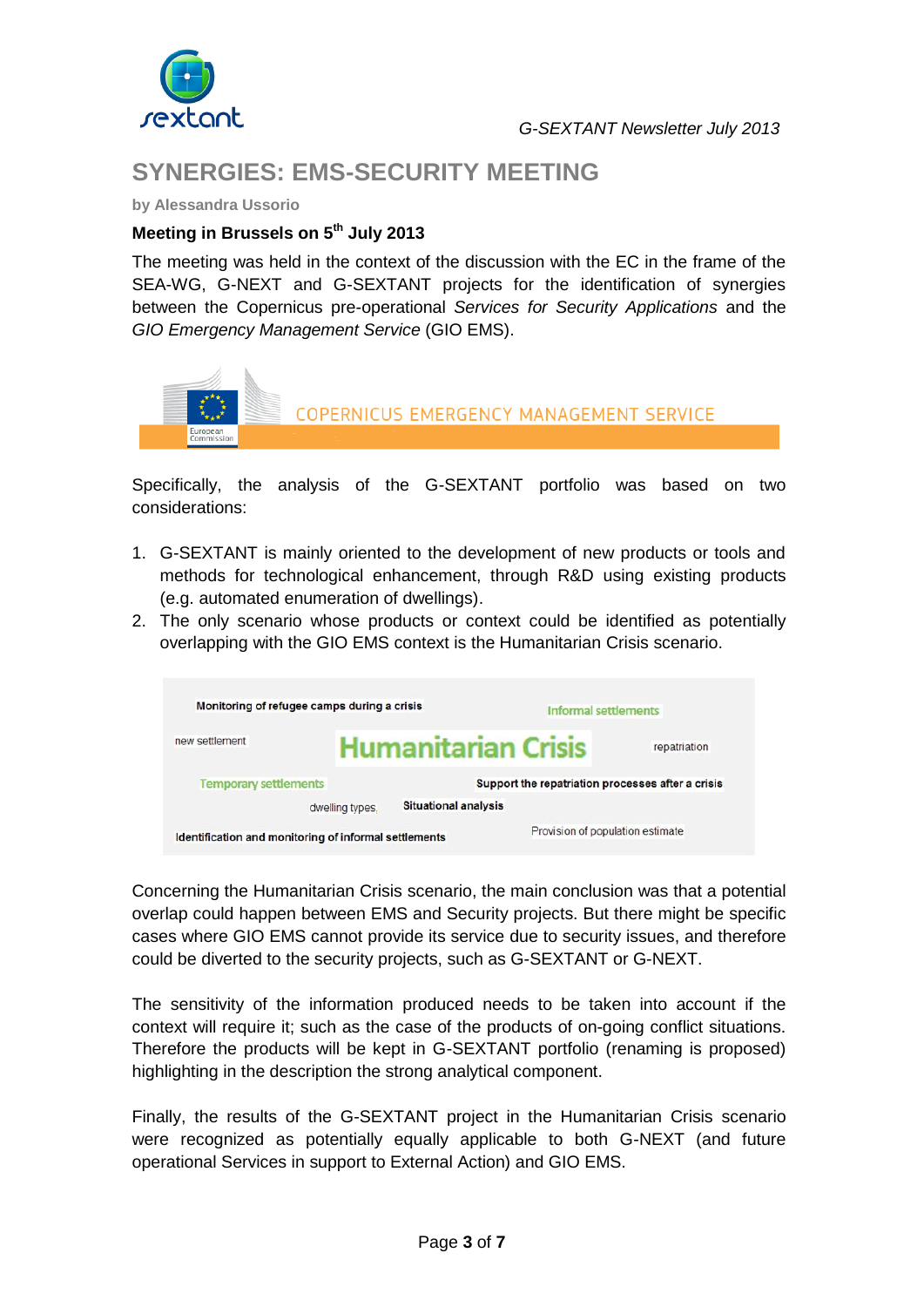

### *G-SEXTANT Newsletter July 2013*

# **G-SEXTANT WEBSITE ON-LINE!**

We are happy to announce that the G-SEXTANT website is available at the following address:

<http://externalaction.security-copernicus.eu/>

Website structure:

- G-SEXTANT in a nutshell
- Areas of Benefit
- Project Users
- Scenario Service Cases
- Team G-SEXTANT

Thanks to all partners for their support and contribution and specially STP for your coordination and efforts!



# **G-SEXTANT LEAFLET**



We are also happy to announce that the G-SEXTANT leaflet is available on the project FTP:

*/Deliverables/D810.5\_Project\_Leaflet/ Submission\_31-July-2013*

Leaflet structure:

- Copernicus at a glance
- The G-SEXTANT project
- G-SEXTANT scenarios

The leaflet will be disseminated during The *ESA Living Planet Symposium 2013.*

Again, on behalf of STP, thanks to all partners for their support and contribution!

Now, the **project's multimedia presentation** is the main issue related to dissemination and communication activities.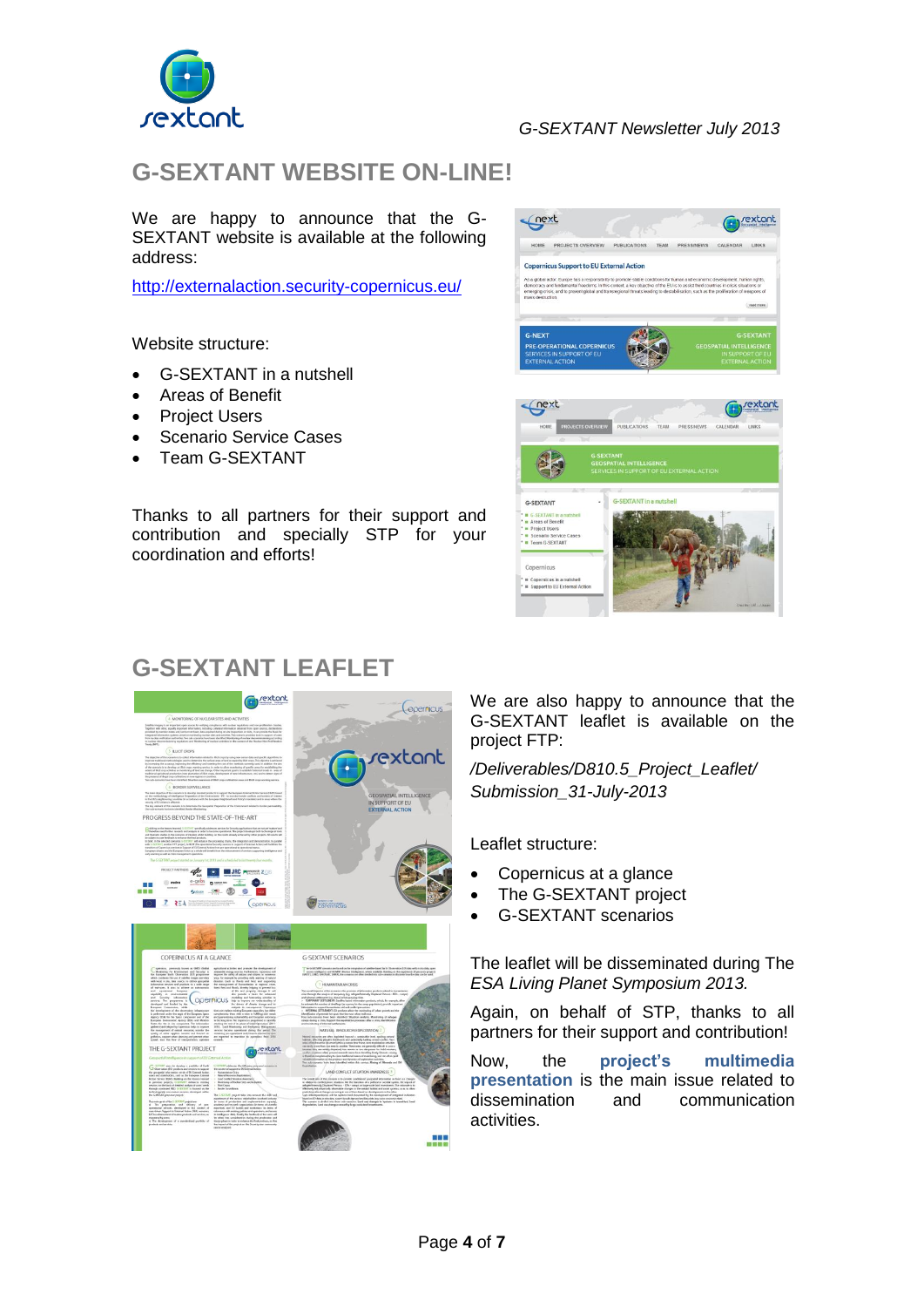

# **OTHER G-SEXTANT WPs ACTIVITIES**

### **User Coordination**



*Schema of the Request Evaluation Procedure*

The *User Coordination Plan* has been designed:

- User involvement levels: three levels (User, Potential User and Observer).
- Target User Community: EEAS has been identified as the main user, but also users at Member States level and international ones.
- User-project interaction procedure (including a *Request Evaluation Procedure*): to keep track the user flow inside the project.
- User Advisory Committee (UAC) members: to be proposed during the First Production Review and Second Project Review Meeting (PR1+RV2 Meeting) to be celebrated at DLR premises (Munich) on November 2013.

A specific methodology of collection and organization of users' requirements has been designed by EUSC (D310.1 *User requirements document before G-SEXTANT production*).

### **WP600 Validation**

Verification (D620.1) and validation protocols (D630.1) have been developed by SRC and EUSC.

### **WP700 Synergies, security policies and sustainability**

A teleconference was held on 24<sup>th</sup> July between SpaceTec, DLR, Indra and e-GEOS regarding WP730. It outlined introductory thoughts on a possible methodology for cost modelling, based on an EUSC proposal.

### **RELEVANT MANAGEMENT ISSUES**



After the successful Ethics approval, this issue continuing being an opportunity and, now, it is time to **Ethics in Action**! Ethics was one the relevant topics of the Madrid Meeting and the implementation of related actions are running properly. Stéphane Ourevitch has accepted their participation within the *Ethics Advisory Board (EAB)*, due to the relevancy of communication and dissemination activities in ethics issues.



We continue working in the process of the adoption of the electronic grant agreement. All partners agreed to switch to this new FP7 model. In addition, all partners have already appointed a LEAR (Legal Entity Appointed Representative) and almost all have assigned a FSIGN (Project Financial Signatory).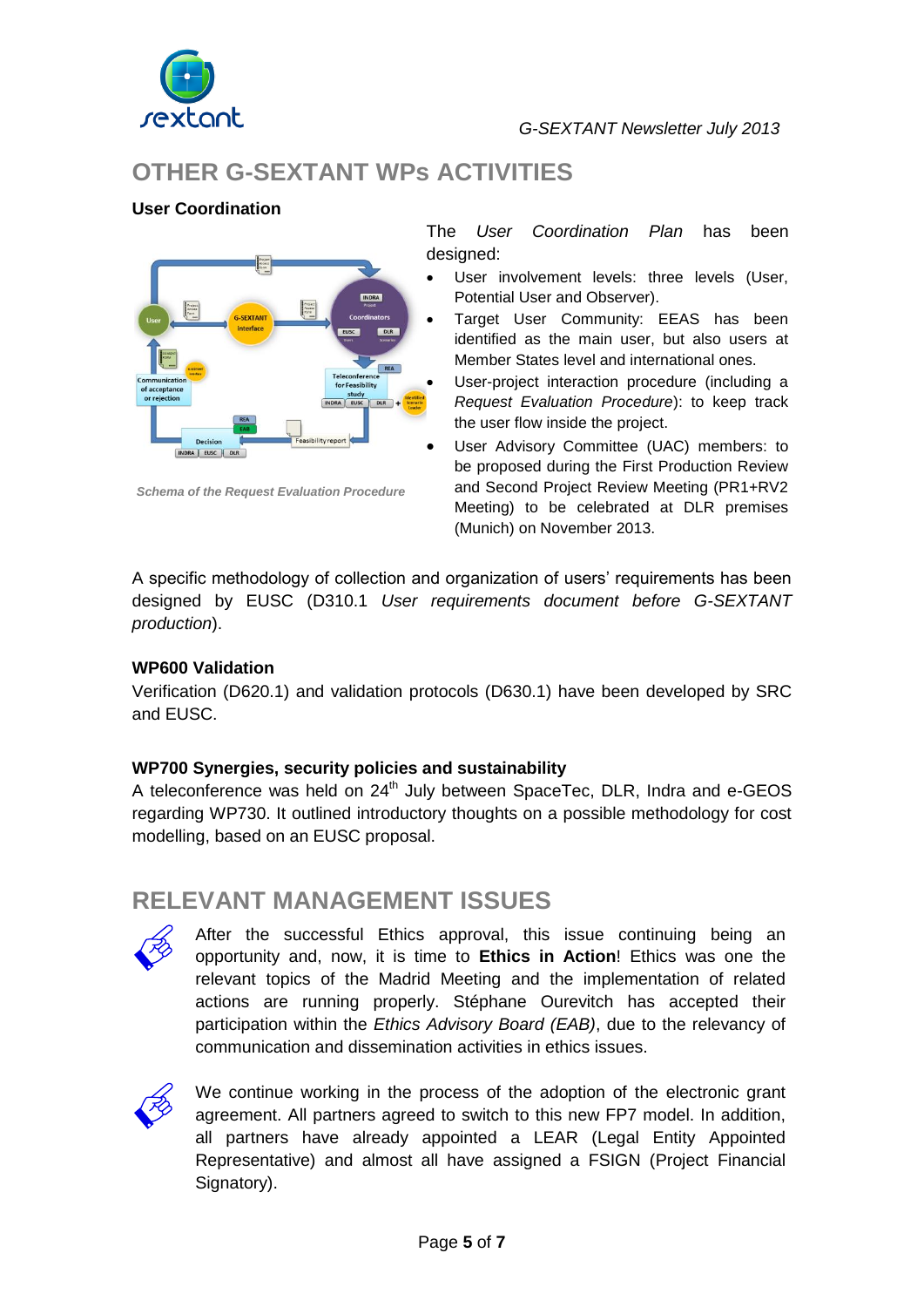

# **NEXT EVENTS**



#### **G-SEXTANT First Production Review Meeting**

Management Staff is working on the **next project meeting** (*First Production Review and Second Project Review Meeting, PR1+RV2 Meeting*) to be celebrated at DLR premises (Munich), after the celebration of the Oktoberfest. Tentative dates: **5 th - 7 th November 2013**.

EDINBURGH 09-13 September

### **ESA Living Planet Symposium 2013**

G-SEXTANT and G-NEXT will present a joint oral communication titled "*GMES Pre-operational Services Supporting European External Actions*" at Tuesday, 10<sup>th</sup> September 2013, signed by e-GEOS, Indra and DLR on behalf of both Consortia. *More info:*

<http://www.livingplanet2013.org/abstracts/849360.htm>



#### **Copernicus Emergency Service Workshop**

The event will be held in Brussels (Belgium) on  $23<sup>rd</sup>$ October 2013. Relevant examples of products are needed to be ready for this important event.

## **PROJECT DOCUMENTS**

### **On-going deliverables**

The following list corresponds to the on-going deliverables to be submitted from M8 to M10.

SP SP SP SP SP SP SP

*D620.1 (*Verification Protocol) - *To be submitted during the first week of August D630.1 (*Validation Protocol) *- To be submitted during the first week of August*

*D210.1 (*Users Coordination Plan) - *To be submitted during the first week of August* 

- *D720.1 (*Policy report and recommendations v1) *- To be submitted in M10*
- *D730.1 (*Project sustainability procedure) *- To be submitted in M9*
- *D730.2 (*Project sustainability report v1) *- To be submitted in M10*
- *D810.2 (*Communication Strategy and Action Plan final) *- To be submitted in M9*
- *D810.4 (Project Website v2*) *- To be submitted in M10*
- *D810.7 (*Multimedia Presentation v1) *- To be submitted in M10*